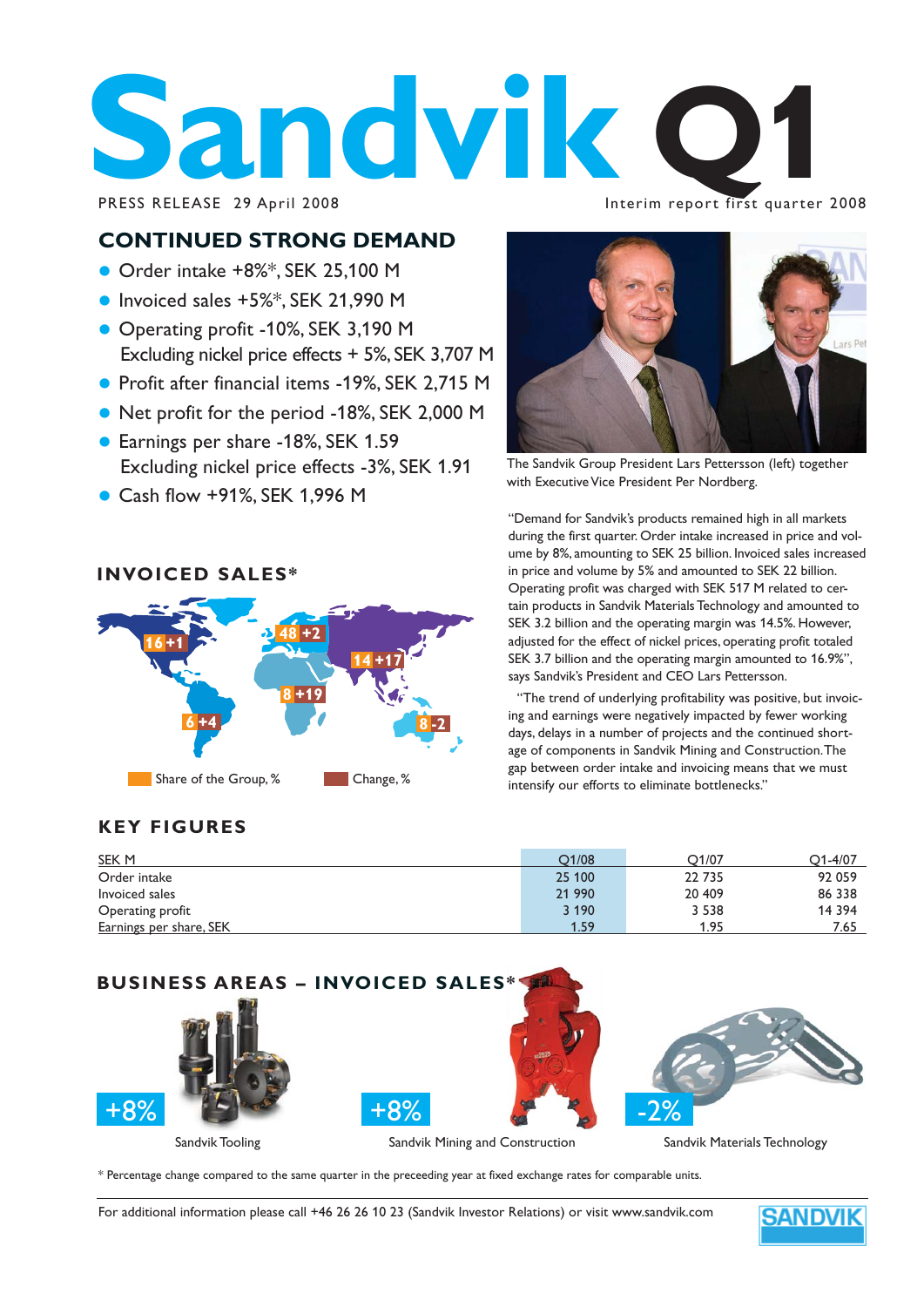# **Financial overview**

| <b>INCOME STATEMENT</b>         | Q1      | Q1      | Change    | $O1-4$  |
|---------------------------------|---------|---------|-----------|---------|
| <b>SEK M</b>                    | 2008    | 2007    | ℅         | 2007    |
| Order intake                    | 25 100  | 22 735  | $+10^{1}$ | 92 059  |
| Invoiced sales                  | 21 990  | 20 409  | $+8^{2}$  | 86 338  |
| Operating profit                | 3 1 9 0 | 3 5 3 8 | $-10$     | 14 3 94 |
| %                               | 14.5    | 17.3    |           | 16.7    |
| Profit after financial items    | 2 7 1 5 | 3 3 6 5 | $-19$     | 12 997  |
| %                               | 12.3    | 16.5    |           | 15.1    |
| Profit for the period           | 2 0 0 0 | 2 4 5 0 | $-18$     | 9 5 9 4 |
| %                               | 9.1     | 12.0    |           | 11.1    |
| of which shareholders' interest | 1885    | 2 3 2 7 | $-19$     | 9 1 1 6 |
| Earnings per share, SEK *       | 1.59    | 1.95    | $-18$     | 7.65    |

\* Calculated on the basis of the shareholders' share of profit for the period.

1) +8% at fixed exchange rates for comparable units.

2) +5% at fixed exchange rates for comparable units.

| <b>KEY FIGURES</b>                                | Q1        | Q1                  | Full year |
|---------------------------------------------------|-----------|---------------------|-----------|
|                                                   | 2008      | 2007                | 2007      |
| No. of shares outstanding at end of period ('000) |           | 1 186 287 1 186 287 | 1 186 287 |
| Average no. of shares ('000)                      | 1 186 287 | 1 186 287           | 1 186 287 |
| Tax rate, %                                       | 26.3      | 27.2                | 26.2      |
| Return on capital employed, $%$ <sup>1)</sup>     | 24.9      | 28.3                | 27.0      |
| Return on total equity, $% ^{1}$                  | 31.9      | 32.3                | 34.4      |
| Shareholders' equity per share                    | 25.00     | 24.60               | 24.10     |
| Net debt/equity ratio                             | 0.9       | 0.6                 | 1.0       |
| Equity/assets ratio, %                            | 36        | 42                  | 35        |
| Net working capital, %                            | 33        | 28                  | 31        |
| No. of employees                                  | 48 683    | 43 494              | 47 123    |

**Contract Contract** 

1) Rolling 12 months.

## **ORDER INTAKE AND INVOICED SALES PER MARKET AREA**

First quarter 2008

|                    | Order intake |       | $Change*$ | Share | Invoiced sales | $Change*$ | Share |
|--------------------|--------------|-------|-----------|-------|----------------|-----------|-------|
| Market area        | SEK M        | %     | %1)       | %     | SEK M          | ℅         | %     |
| Europe             | 10 844       | $-2$  | 0         | 43    | 10 463         |           | 48    |
| <b>NAFTA</b>       | 4 0 6 5      |       |           | 16    | 3 6 1 6        |           | 16    |
| South America      | 1939         | 71    | 9         | 8     | 1 2 6 4        |           | 6     |
| Africa/Middle East | 1975         | 14    | $-2$      | 8     | 1 7 5 4        | 19        | 8     |
| Asia               | 3 9 1 7      | 40    | 40        | 16    | 3 0 2 3        | 17        | 14    |
| Australia          | 2 3 6 0      | $-12$ | 13        |       | 1870           | $-2$      |       |
| Total              | 25 100       | 8     |           | 100   | 21 990         |           | 100   |

\* At fixed exchange rates for comparable units.

1) Excluding major orders.

| <b>CHANGE %</b> |       | Order intake |                          |      | Invoiced sales |        |
|-----------------|-------|--------------|--------------------------|------|----------------|--------|
|                 | O1    | O1           | O1-4                     | O1   | O1             | $O1-4$ |
|                 | 2008  | 2007         | 2007                     | 2008 | 2007           | 2007   |
| Price/volume    | $+8$  | $+13$        | $+18$                    | $+5$ | $+21$          | $+18$  |
| Structural      | $+4$  | $+2$         | $+3$                     | $+4$ | $+1$           | $+3$   |
| Currency        | -1    | -6           | $\overline{\phantom{a}}$ | $-2$ | -5             | -2     |
| Total           | $+10$ | +8           | $+18$                    | $+8$ | $+17$          | $+19$  |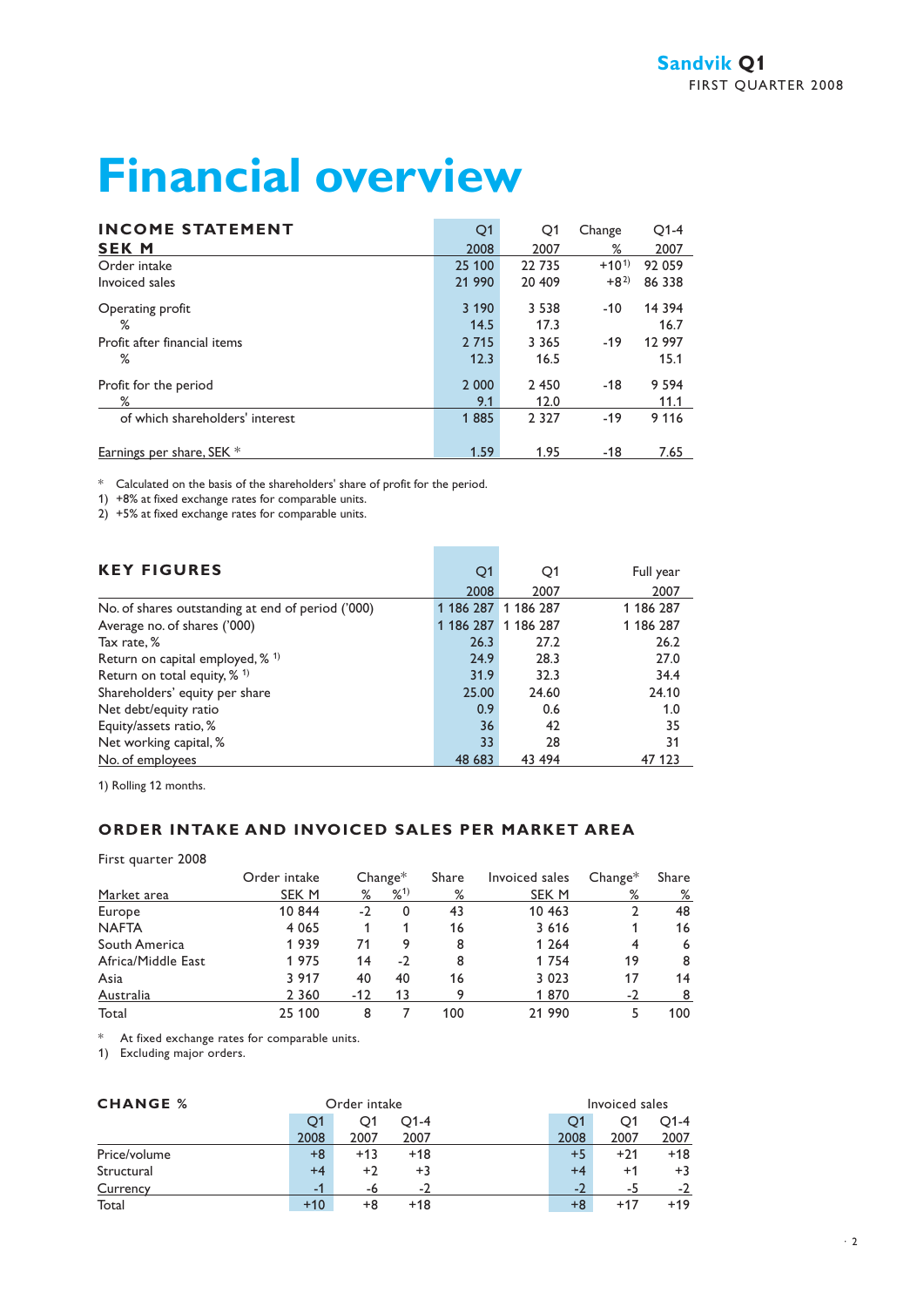## **Sales**





Both invoicing and order intake, particularly in Europe, were negatively affected by close to 2 percentage points by fewer working days compared with the preceding year and by about 4 percentage points by the postponement of a number of projects within the oil and construction industries.

**Order intake** totaled SEK 25,100 M (22,735), an increase of 10% in total and 8% excluding currency effects for comparable units. Changed currency rates had a negative impact on order intake of 1%. Order intake exceeded invoicing by approximately 14%, thereby strengthening the order backlog, mainly for mining and construction equipment.

Growth excluding currency effects for comparable units was 7% for Sandvik Tooling and 16% for Sandvik Mining and Construction, while growth for Sandvik Materials Technology excluding surcharge effects increased by about 8%. Order intake was positively impacted by major orders of a project nature and, adjusted for these, growth for Sandvik Mining and Construction was 10%.

Global demand for Sandvik's products remained favorable during the quarter. Sandvik Tooling and Sandvik Mining and Construction



reported a steady, high level of growth within all core areas and in all markets. Demand for Sandvik Materials Technology's products with high nickel content returned to normal, while a number of orders from the oil industry were postponed as a result of capacity shortage at some sub-suppliers to Sandvik's end customers.

In **Europe**, demand was strong in most markets. A high level of activity was reported within energy-related industries, engineering industry, the automotive industry and mining and construction industries. Adjusted for working days, surcharges and major orders, order intake increased 5-7%. In **NAFTA**, growth remained favorable in Sandvik's core operations, such as cemented-carbide tools, mining equipment and advanced tube applications. The trend for order intake continued to be positive from the mining, energy, aerospace, petrochemical and process industries, but a slight decline was noted in parts of the US construction industry and demand remained weak from automotive manufacturers. Growth of approximately 5% was recorded for cemented-carbide and superhard materials.

Development in **Africa/Middle East** is driven by a high investment activity and production in the petrochemical and mining industries and order intake was at a stable, high level. A high level of activity was also noted in **South America** and order intake rose by 71%, but after adjustments for major orders, the increase was 9%. Demand in **Asia** remained highly favorable and order intake increased by 40%, mainly in China, Korea and Japan. In **Australia**, demand was high in the mining and process industries. Order intake declined by 12% due to major project orders in the preceding year, but increased by 13% following adjustments for these.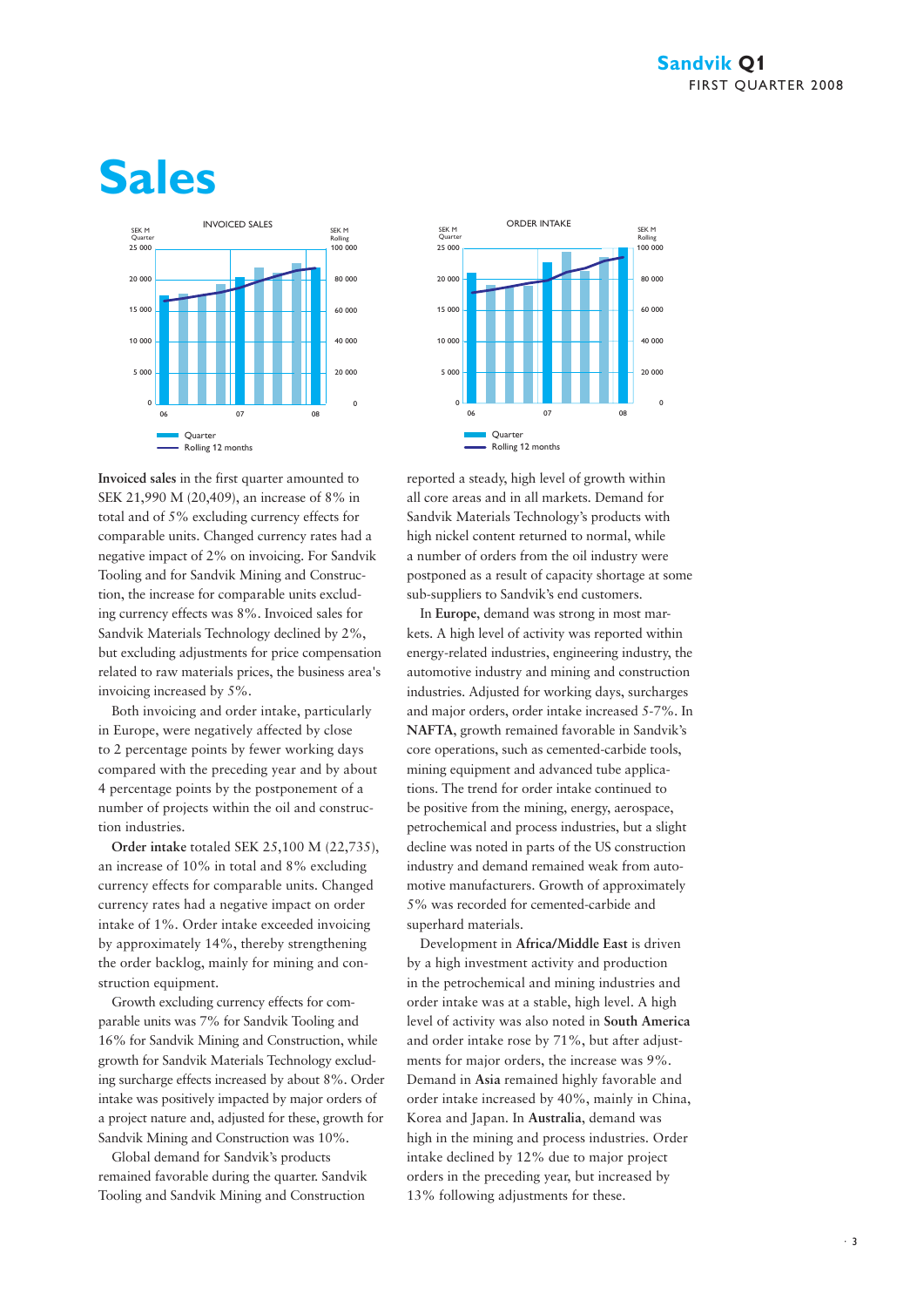

## **Earnings and return**



Underlying profitability remained favorable. Increased productivity and higher prices offset rising costs, but lower delivery levels to certain segments adversely impacted the margin by about one percentage point. The expansion of sales resources in emerging markets entailed cost increases during the quarter, but ensures continued profitable growth. The integration of companies acquired in the past year continued to pro-





ceed successfully, and the trend was positive for sales and profitability. Integration expenses related to acquisitions had a negative effect on earnings amounting to approximately SEK 30 M.

**Net financial items** amounted to an expense of SEK 475 M (expense: 173), mainly due to increased borrowings, and **profit after financial income and expenses** declined by 19% to SEK 2,715 M (3,365), 12.3% of invoicing. **Tax** amounted to SEK 715 M (915), corresponding to a tax rate of 26.3%. **Net profit for the period** amounted to SEK 2,000 M (2,450). **Earnings per share** totaled SEK 1.59 (1.95) but amounted to SEK 1.91 after adjustments for effects of nickel prices. **Cash flow** from operating activities improved to SEK 1,996 M (1,045). **Investments** amounted to SEK 1,712 M (3,044), of which company acquisitions accounted for SEK 250 M (2,002). Cash flow after investments amounted to SEK 447 M (neg: 1,934) for the quarter. **The return on capital employed** declined to 24.9% (28.3), mainly attributable to the effects of nickel prices. After adjustments for effects of nickel price, return on capital employed totaled 26.7%. **The return on shareholders' equity** declined to 31.9% (32.3).

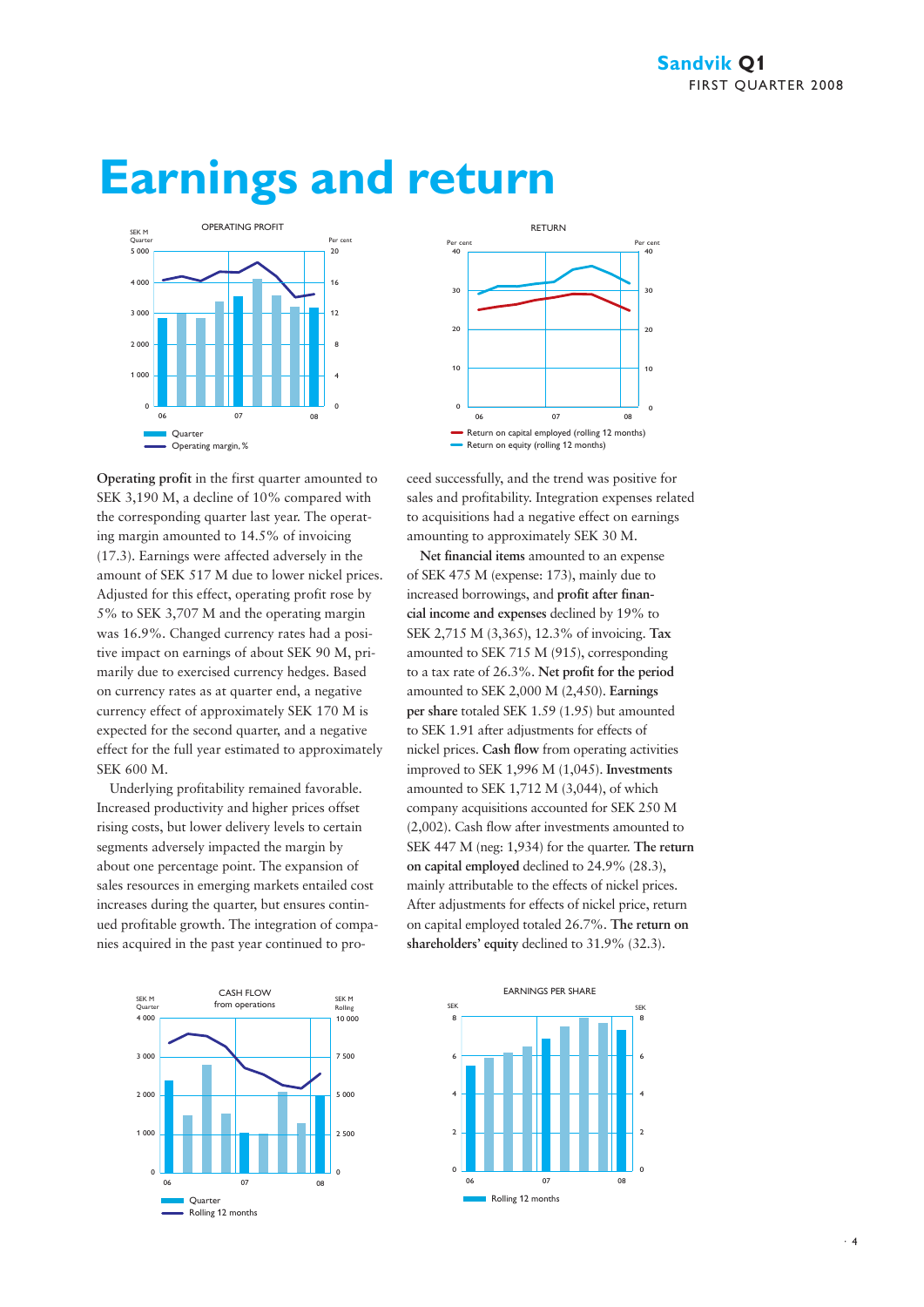# **Sandvik Tooling**

Sandvik Tooling's order intake in the first quarter amounted to SEK 6,928 M (6,321), an increase of 7% for comparable units excluding currency effects. Invoicing totaled SEK 6,600 M (5,997), an increase of 8% from the preceding year for comparable units excluding currency effects. The number of working days in the quarter had an adverse impact on Sandvik Tooling's order intake and invoicing, of approximately 2 percentage points, which also entailed a somewhat negative effect on the operating margin.

Demand remained favorable, especially for metal-cutting tools from Sandvik Tooling. In Europe and NAFTA, growth achieved levels of 6% and 5%, respectively. In Eastern Europe and Asia, a continued strong development was noted, particularly in Russia, China and Japan. In South America, the positive trend continued.

Demand remained high from the engineering industry, oil/gas, automotive and aerospace industries. A high degree of activity was reported in the automotive industry in Asia and in large parts of Europe, but remained weak in North America.

Sandvik Tooling increased its market shares in several major markets. Successful introductions of products in recent years, combined with a strong marketing and R&D organization, contributed to the favorable trend.

The divestment of Sandvik Tobler was finalized in January and an agreement was reached in April regarding the acquisition of the Norwegian company Teeness, a leading manufacturer of anti-vibration tools. Operating profit improved

by 11% compared with the first quarter of 2007 and amounted to SEK 1,595 M (1,437). The operating margin totaled 24.2% (24.0). The profit increase was mainly attributable to higher volumes, favorable sales price trends, high capacity utilization, a better product mix and completed efficiency enhancements. Compared with the preceding year, the acquisition of Diamond Innovations and fewer working days had an adverse effect on the operating margin of about 0.5 and 1 percentage points, respectively. The return on capital employed was 33.2% (33.8). Excluding Diamond Innovations, return on capital employed rose to 36.2%.

At the end of lanuary, Sandvik Coromant inaugurated a new productivity center in Nagoya, Japan.



#### **SANDVIK TOOLING**

|                               | Q1      | O1      | Change | $O1-4$ |
|-------------------------------|---------|---------|--------|--------|
| SEK M                         | 2008    | 2007    | %      | 2007   |
| Order intake                  | 6928    | 6 3 2 1 | $+7*$  | 25 134 |
| Invoiced sales                | 6 600   | 5 9 9 7 | $+8*$  | 24 732 |
| Operating profit              | 1 5 9 5 | 1 4 3 7 | $+11$  | 5989   |
| %                             | 24.2    | 24.0    |        | 24.2   |
| Return on capital employed, % | 33.2    | 33.8    |        | 33.5   |
| Number of employees           | 16 629  | 15 976  | +4     | 16 440 |

At fixed exchange rates for comparable units.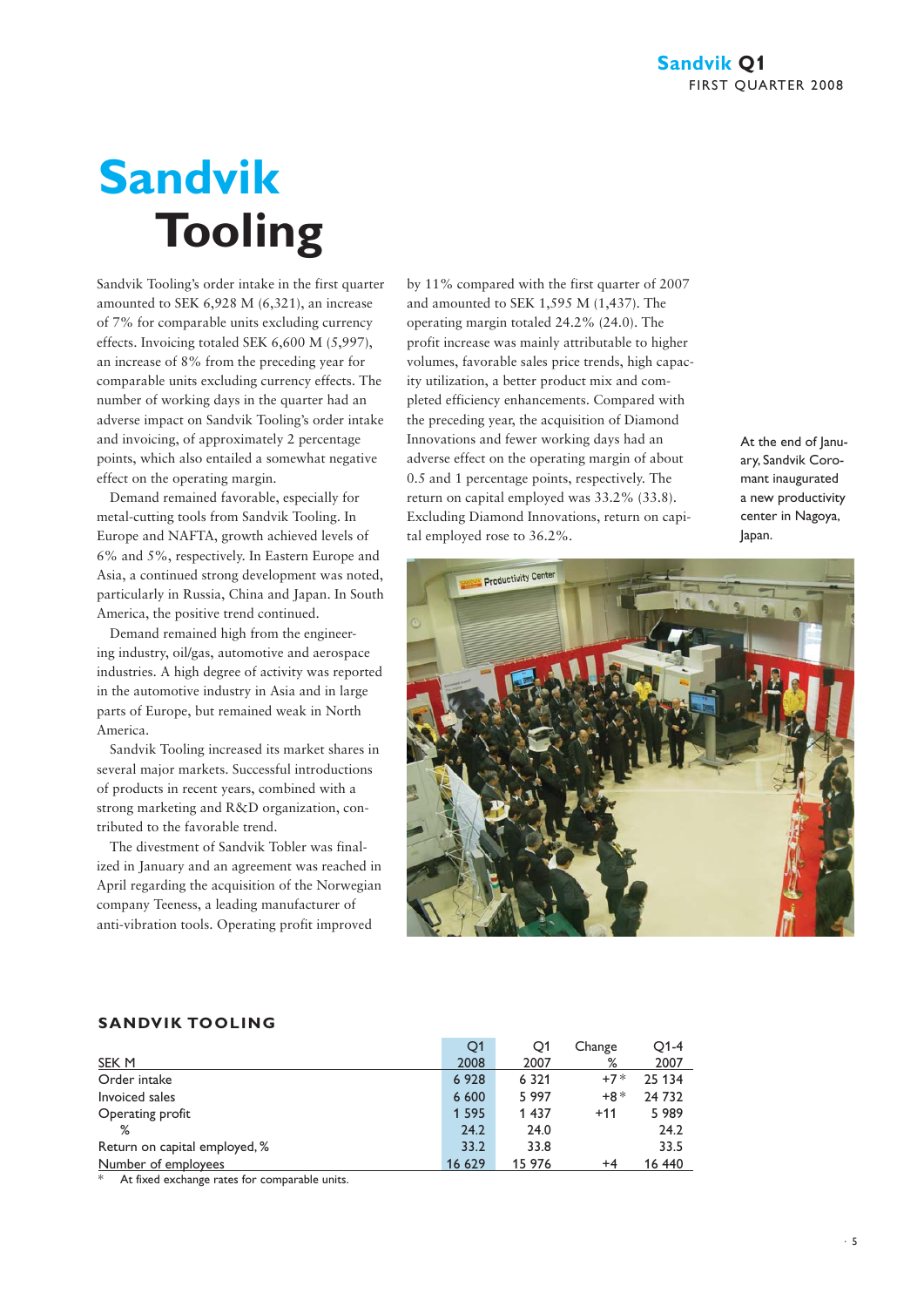# **Sandvik Mining and Construction**

Sandvik Mining and Construction's order intake in the first quarter amounted to SEK 10,529 M (8,650), up 16% for comparable units excluding currency effects. Invoicing for comparable units excluding currency effects rose 8% to SEK 8,352 M (7,298). Order intake was 26% higher than invoicing and order backlog was further strengthened. Fewer working days during the quarter compared with the preceding year had a negative impact on order intake and invoicing.

Global demand for equipment, tools and service to customers in the mining industry remained strong. Favorable growth was also noted in sales to the construction industry with the exception of the US residential market, where a slight slowdown was noted in demand for crushers and drills for the manufacture of working materials. During the quarter, a number of major project orders were secured from customers in NAFTA, South America and Asia. The postponement of a number of construction projects reduced invoicing levels. As a result, the proportion of projects in invoiced sales declined to 9% (12%) of total invoicing, while equipment increased to nearly 50% (slightly more than 40%).

Demand for products from Sandvik Mining and Construction for increasing efficiency and capacity in the mining and construction industries remained strong in the first quarter. The business area is well-positioned as the leading supplier of complete, advanced comprehensive solutions for underground mining and as a leading supplier of advanced products in selected niches in surface mining and construction. The increase in demand, combined with a shortage of certain components, entailed longer lead times



With a transportation capacity of 60 tons, the Sandvik TH660 can carry up to 20% more than its rivals.

and a higher level of tied-up capital. The focus was intensified on activities to secure the supply of components and thus increase the ability to deliver and reduce the order backlog.

The level of demand for mobile crushers was high in many markets and the acquired British companies Extec and Fintec continued to perform favorably in terms of growth and profitability.

Operating profit in the first quarter rose by 7% to SEK 1,184 M (1,102) or 14.2% of invoicing. The increase was primarily attributable to higher volumes, while lower project invoicing and increased costs for expansion within the sales and service organizations were charged to operating margin. Changed currency rates had a negative effect of approximately SEK 20 M on earnings. The return on capital employed declined slightly to 29.2% (32.6), but excluding the effects of the acquisition of Extec and Fintec, return amounted to 31.4%.

#### **SANDVIK MINING AND CONSTRUCTION**

|                               | Q1      | O1      | Change | $O1-4$  |
|-------------------------------|---------|---------|--------|---------|
| SEK M                         | 2008    | 2007    | %      | 2007    |
| Order intake                  | 10 5 29 | 8 6 5 0 | $+16*$ | 37 986  |
| Invoiced sales                | 8 3 5 2 | 7 2 9 8 | $+8*$  | 33 073  |
| Operating profit              | 1 1 8 4 | 1 1 0 2 | $+7$   | 4 9 7 9 |
| %                             | 14.2    | 15.1    |        | 15.1    |
| Return on capital employed, % | 29.2    | 32.6    |        | 31.2    |
| Number of employees           | 16 224  | 12823   | $+27$  | 15 173  |

At fixed exchange rates for comparable units.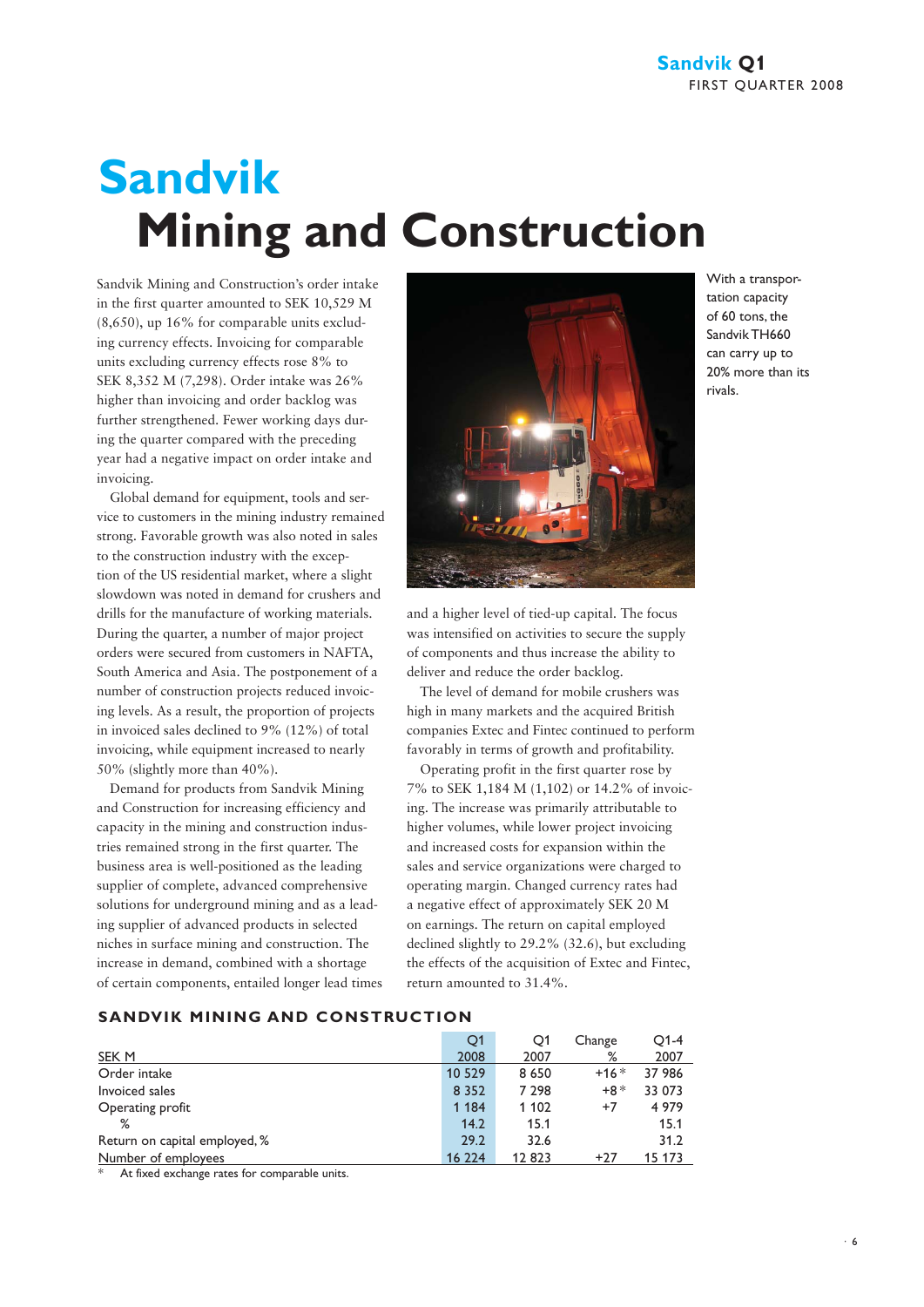# **Sandvik Materials Technology**

Sandvik Materials Technology's order intake in the first quarter amounted to SEK 5,921 M (6,194), down 2% compared with the preceding year, excluding currency effects for comparable units. Invoiced sales amounted to SEK 5,402 M (5,604), a decline of slightly less than 2% excluding currency effects for comparable units. Price compensation for changed raw materials prices had a comparative negative effect of about 10% and slightly more than 6%, respectively, on order intake and invoicing. Accordingly, order intake rose by 8% and invoicing by 5%, excluding currency, structural and price compensation effects.

Global demand for high value-added niche products remained strong, primarily from customers in sectors such as energy, aerospace, medical technology and process industries. Demand was favorable in the majority of markets, most notably in Asia, Australia and South America. Capacity problems affecting suppliers to some customers led to the postponement of a number of orders to the oil industry and both production volume and invoicing were adversely affected by this development in the latter part of the quarter.

Order intake for standard products with a high nickel content returned to a normal level during the quarter as the price of nickel stabilized, compared with the volatility in 2007. This meant that inventory volumes gradually decreased and total nickel volumes were reduced to slightly more than 11,000 tons during the quarter. An average price of approximately USD 29,000 per ton, combined with a weaker USD, entailed a negative earnings effect of SEK 517 M. Based on prevailing nickel prices and currency rates, the effect on earnings in the second quarter is expected to be approximately SEK -100 M.

Sandvik Materials Technology inaugurated a research and development center in Pune, India.

The strong demand trend implies that Sandvik Materials Technology needs to increase production capacity within certain prioritized areas. Investment projects are ongoing to increase capacity for high-alloy seamless tubes and rock drill-steel, primarily in China and Sweden.

Operating profit in the first quarter was positively affected by higher volumes and a positive base price trend, but was negatively impacted by effects related to nickel prices. Lower production and delayed deliveries of orders to the oil industry was estimated to have impacted the operating margin negatively by about 3 percentage points. Changed currency rates had a positive effect on earnings of approximately SEK 50 M. The reported operating profit was SEK 82 M (784) or 1.5% of invoicing. Adjusted for nickel price effects, operating profit totaled SEK 599 M, or 11.1% of invoicing. Return on capital employed declined to 9.8% (18.5). Excluding nickel price effects, return on capital employed was 15.8%.



#### **SANDVIK MATERIALS TECHNOLOGY**

|                               | Q1      | O1      | Change | $O1-4$  |
|-------------------------------|---------|---------|--------|---------|
| SEK M                         | 2008    | 2007    | ℅      | 2007    |
| Order intake                  | 5 9 2 1 | 6 1 9 4 | $-2*$  | 22 733  |
| Invoiced sales                | 5 4 0 2 | 5 6 0 4 | $-2*$  | 22 486  |
| Operating profit              | 82      | 784     | -90    | 2 4 3 5 |
| %                             | 1.5     | 14.0    |        | 10.8    |
| Return on capital employed, % | 9.8     | 18.5    |        | 14.5    |
| Number of employees           | 9 3 2 0 | 8695    | $+7$   | 9098    |

At fixed exchange rates for comparable units, including compensation for changed raw material prices.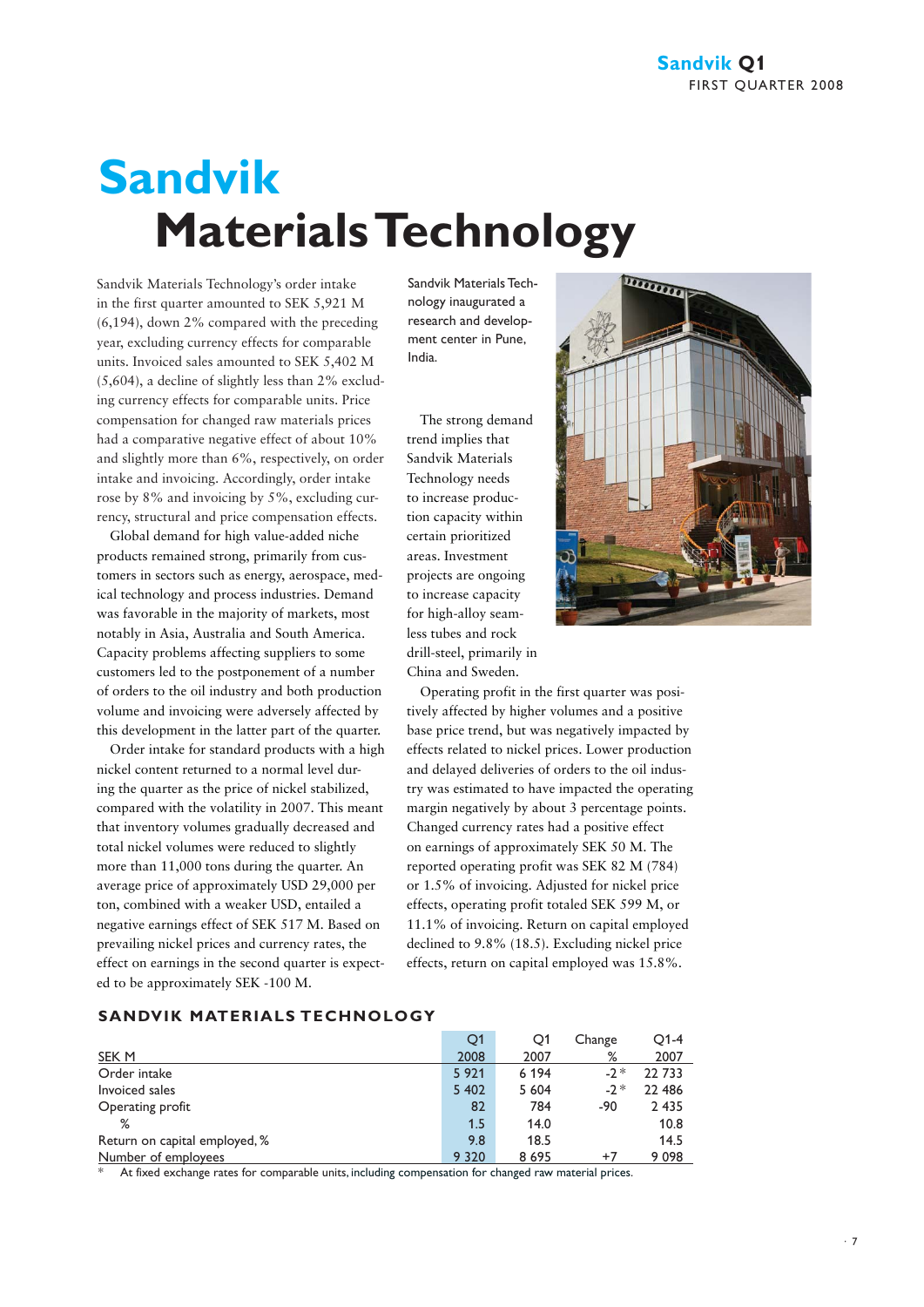## **Parent Company**

The Parent Company's invoicing during the first quarter of 2008 amounted to SEK 5,535 M (5,277) and operating loss amounted to SEK 284 M (profit: 316 ). The operating result for the Parent Company as well as for the Group was negatively affected by the nickel price effects in Sandvik Materials Technology as explained on page 7.

Interest-bearing liabilities less cash and cash equivalents and interest-bearing assets amounted to SEK 13,187 M (10,240 at 31 December 2007). During the quarter, the net debt for the Parent Company increased as a result of the settlement of Group contributions. Investments in fixed assets amounted to SEK 428 M (290).

## **Significant events**

- In January, Sandvik Mining and Construction reached an agreement covering the acquisition of the majority of the assets in the South African company Corstor International (Pty) Ltd. The company is a leading manufacturer of borehole core storage and handling systems for the mining and exploration industries. The company has about 70 employees and sales in 2007 amounted to SEK 70 M.
- In March, Sandvik Mining and Construction entered an agreement regarding the acquisition of the German system-technology provider Aubema Beteiligungs GmbH and two subsidiaries. Aubema offers advanced solutions for the fragmentation of coal, limestone, different types of ore, salt, fertilizer and other types of softer minerals and materials. The company has about 80 employees and sales in 2007 totaled approximately SEK 160 M.
- In April, Sandvik Tooling reached an agree-

ment with the majority shareholders in the Norwegian company Teeness ASA to acquire 92.55% of the company. Teeness is marketleading in the development and production of anti-vibration tools. The acquisition strengthens Sandvik Tooling's offering, in particular, to the aerospace and energy sectors. In 2007, Teeness reported sales of about SEK 200 M and had 105 employees. The purchase price was approximately SEK 240 M. The corresponding offer will be made to the remaining shareholders in Teeness.

• During the January-April period, Sandvik also acquired the Swedish company Sanslip, a producer of machines for regrinding drill bits. Furthermore, an agreement was reached regarding the takeover of personnel and assets from the Canadian company JN Precise Inc. The company is a supplier of tools and components for exploration drilling.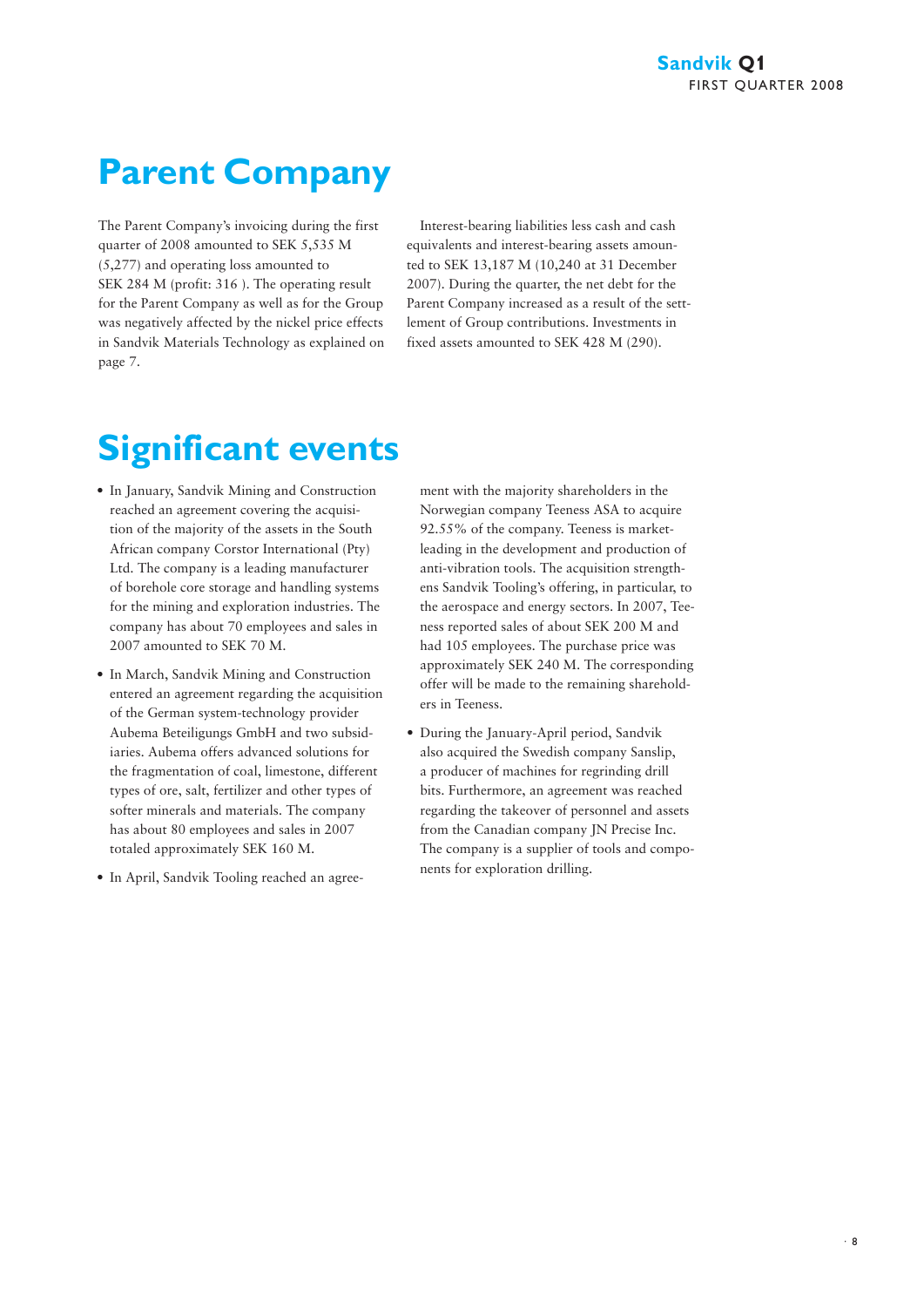## **Acquisitions and divestments**

The total purchase price relating to company acquisitions during the first quarter amounted to SEK 250 M. Of the purchase price, a preliminary amount of SEK 139 M pertains to goodwill and

other intangible assets. The number of employees in acquired operations amounted to 280 persons. The effect on invoicing and earnings for the period is immaterial.

## **Acquisitions during 2007 and 2008**

| <b>Business area</b>             | Company/unit                          | Closing    | Annual revenue | No. of    |
|----------------------------------|---------------------------------------|------------|----------------|-----------|
|                                  |                                       | date       | SEK M          | employees |
| Sandvik Mining and Construction  | Shark Abrasion Systems, Australia     | 17 Jan '07 | 70             | 10        |
| Sandvik Mining and Construction  | Hydramatic Engineering, Australia     | 28 Feb '07 | 330            | 290       |
| Sandvik Tooling                  | Diamond Innovations, USA              | 15 Mar '07 | >1000          | 600       |
| Sandvik Mining and Construction  | Extec Screens and Crushers Ltd, UK    | 31 May '07 | 1800           | 450       |
| Sandvik Mining and Construction  | Fintec Crushing and Screening Ltd, UK | 31 May '07 | 560            | 325       |
| Sandvik Materials Technology     | Doncasters Medical Technologies, UK   | 13 Jul '07 | 500            | 430       |
| Sandvik Materials Technology     | <b>IKB Medical Technologies, USA</b>  | 14 Dec '07 | 90             | 90        |
| Sandvik Mining and Construction  | IN Precise, Canada                    | 28 Jan '08 | 100            | 70        |
| Sandvik Materials Technology     | Medtronic Inc., USA (part of)         | 1 Feb '08  | 140            | 110       |
| Sandvik Mining and Construction  | Corstor International, South Africa   | 29 Feb '08 | 70             | 100       |
| Sandvik Mining and Construction  | Aubema, Germany                       | 3 Apr '08  | 160            | 80        |
| Sandvik Mining and Construction  | Sanslip, Sweden                       | 7 Apr '08  | 15             | 9         |
| Sandvik Tooling                  | Teeness, Norway                       | $*$        | 200            | 105       |
| Divestments during 2007 and 2008 |                                       |            |                |           |
|                                  |                                       |            |                |           |

| Business area                | Company/unit                                                  | Closing    | Annual revenue | No. of    |  |
|------------------------------|---------------------------------------------------------------|------------|----------------|-----------|--|
|                              |                                                               | date       | SEK M          | employees |  |
| Sandvik Materials Technology | Outokumpu Stainless Tubular Products,<br>minority share 11.6% | 30 Apr '07 |                |           |  |
| Sandvik Materials Technology | Sandvik Sorting Systems                                       | 29 Jun '07 | 1 0 0 0        | 300       |  |
| Sandvik Tooling              | Sandvik Tobler                                                | 31 Jan '08 | 85             | 80        |  |

\* Date not settled.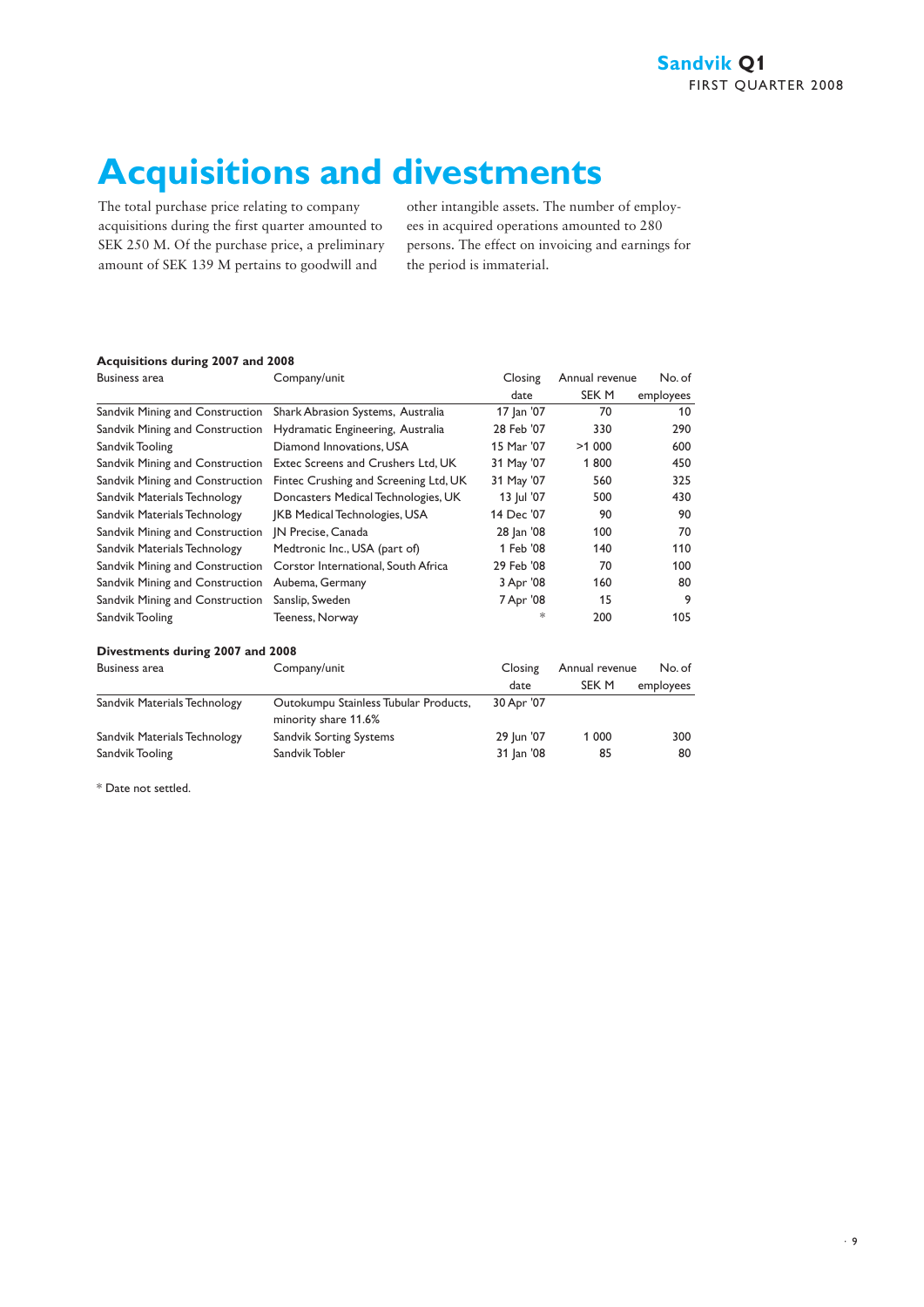#### **Accounting policies**

This interim report was prepared in accordance with IFRS, applying IAS 34, Interim Financial Reporting. The same accounting and valuation policies were applied as in the most recent annual report.

From 2008, Sandvik has adjusted the distribution of costs between Cost of sales and services and Administrative expenses to increase accuracy and clarity and thereby improve the reporting of operations. This means that both the adjusted gross profit margin and administrative expenses increased by approximately 1.2 percentage points (SEK 254 M) for the first quarter of 2007 and by about 1.4 percentage points (SEK 1,246 M) for full-year 2007. The adjustment has no effect on operating profit. Figures for 2007 were restated in this report.

#### **Risks and uncertainty factors**

Sandvik is a global group represented in 130 countries and is as such exposed to a number of commercial and financial risks. Accordingly, risk management is an important process for Sandvik in relation to established targets. Efficient risk management is an ongoing process conducted within the framework of business control, and is part of the ongoing operations follow-up. For a more in-depth analysis of risks, refer to Sandvik's 2007 Annual Report.

#### **Transactions with related parties**

No transactions between Sandvik and related parties that have significantly affected the company's position and earnings have taken place.

> Sandviken, 29 April 2008 Sandvik AB; (publ) Lars Pettersson President and CEO

Sandvik discloses the information provided herein pursuant to the Securities Market Act and/or the Financial Instruments Trading Act. The information was submitted for publication on 29 April at 12:00 CET.

| <b>Appendices:</b>                                                                                                                                                                                                      | Calendar: |                                   |
|-------------------------------------------------------------------------------------------------------------------------------------------------------------------------------------------------------------------------|-----------|-----------------------------------|
| 1. Brief overview of the Group.                                                                                                                                                                                         | 29 Apr    | First-quarter report 2008 and AGM |
| 2. Brief overview of the Parent Company.<br>3. Invoicing and operating profit.<br>The company's auditors have not conducted a special audit of the<br>Q1 2008 report. The Sandvik Group's interim report for the second | 30 Apr    | Ex dividend date                  |
|                                                                                                                                                                                                                         | 5 May     | Record date for dividend          |
|                                                                                                                                                                                                                         | 8 May     | Dividend payout                   |
| quarter of 2008 will be published on 18 July 2008.                                                                                                                                                                      | $18$ Jul  | Second-quarter report 2008        |
| Additional information may be obtained from Sandvik Investor Rela-                                                                                                                                                      | 4 Sep     | Capital Markets Day 2008          |
| tions at tel. +46 26 26 10 23 or by e-mail to info.ir $@$ sandvik.com.                                                                                                                                                  | 30 Oct    | Third-quarter report 2008         |
| A teleconference will be held on 29 April 2008 at 13.30 CET.                                                                                                                                                            |           |                                   |

**POSTAL ADDRESS** Sandvik AB 811 81 Sandviken

**PUBLIC COMPANY (publ) PHONE AND FAX** Corp. Reg. No: 556000-3468 VAT No: SE663000060901

+46 26 26 00 00 +46 26 26 10 22

**WEB SITE AND E-MAIL** www.sandvik.com info.group@sandvik.com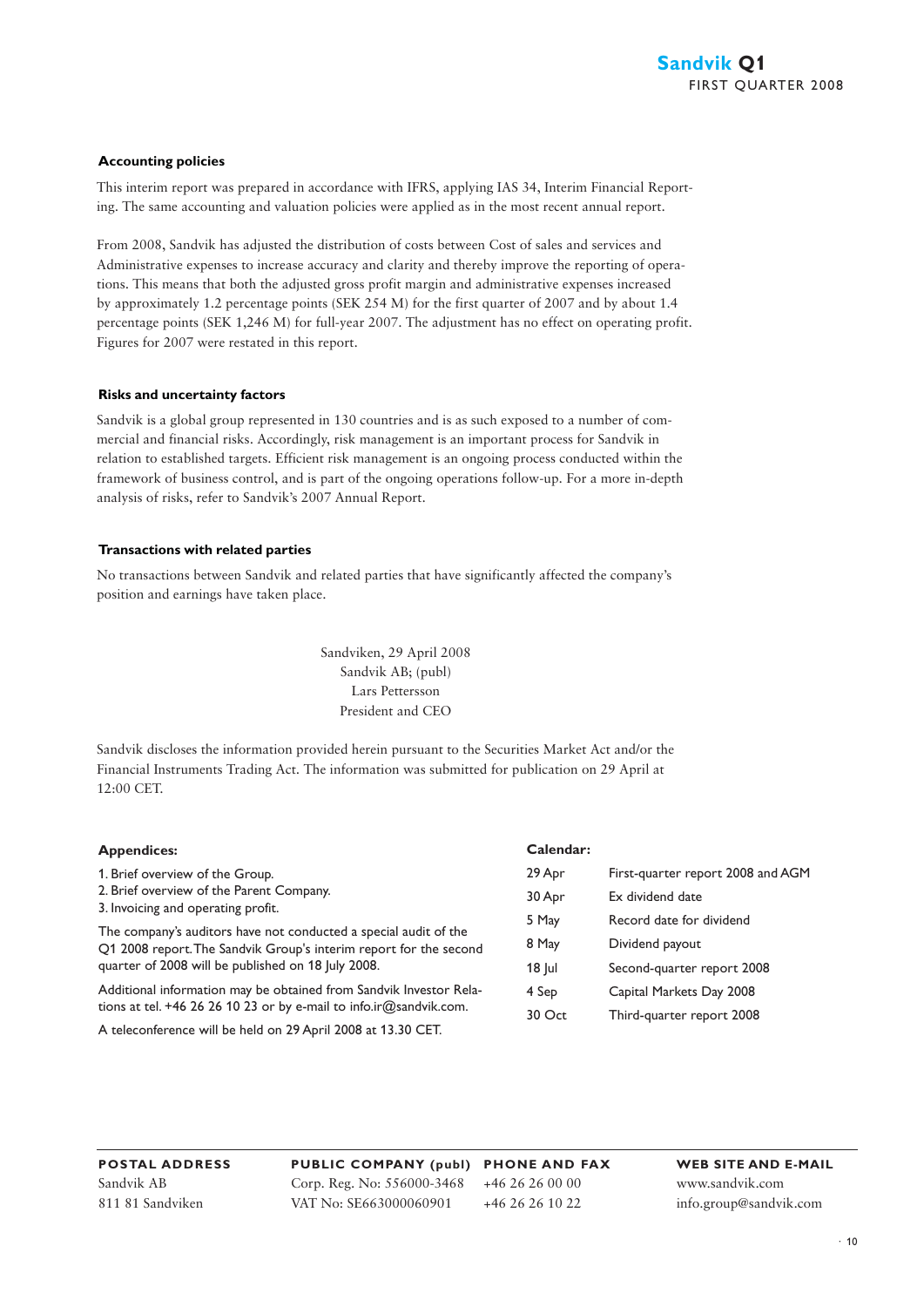## **Appendix 1**

## **The Group in brief**

| <b>INCOME STATEMENT</b>                      | Q1       | Q <sub>1</sub> | Change | $Q1-4$   |
|----------------------------------------------|----------|----------------|--------|----------|
| <b>SEK M</b>                                 | 2008     | 2007           | %      | 2007     |
| Revenue                                      | 21 990   | 20 409         | $+8$   | 86 338   |
| Cost of sales and services                   | $-14303$ | $-12951$       | $+10$  | -55 976  |
| Gross profit                                 | 7687     | 7458           | $+3$   | 30 362   |
| % of revenues                                | 35.0     | 36.5           |        | 35.2     |
|                                              |          |                |        |          |
| Selling expenses                             | $-2733$  | $-2517$        | +9     | $-10334$ |
| Administrative expenses                      | $-1292$  | $-965$         | $+34$  | $-4142$  |
| Research and development costs               | $-492$   | $-417$         | $+18$  | $-1818$  |
| Other operating income and expenses          | 20       | $-21$          |        | 326      |
| Operating profit                             | 3 1 9 0  | 3 5 3 8        | $-10$  | 14 3 94  |
| % of revenues                                | 14.5     | 17.3           |        | 16.7     |
|                                              |          |                |        |          |
| Financial income                             | 94       | 137            | -31    | 377      |
| Financial expenses                           | $-569$   | $-310$         | $+84$  | $-1774$  |
| Net financing cost                           | $-475$   | $-173$         | $+175$ | $-1397$  |
|                                              |          |                |        |          |
| Profit after financial items                 | 2 7 1 5  | 3 3 6 5        | $-19$  | 12 997   |
| % of revenues                                | 12.3     | 16.5           |        | 15.1     |
|                                              | $-715$   | $-915$         | $-22$  | -3 403   |
| Income tax expense<br>Profit for the period  | 2 000    | 2 4 5 0        | $-18$  | 9 5 9 4  |
| % of revenues                                | 9.1      | 12.0           |        | 11.1     |
| of which minority interests                  | 115      | 123            | $-7$   | 478      |
| of which shareholders' interest              | 1885     | 2 3 2 7        | $-19$  | 9 1 1 6  |
| Earnings per share, SEK                      | 1.59     | 1.95           | $-18$  | 7.65     |
|                                              |          |                |        |          |
|                                              |          |                |        |          |
| <b>BALANCE SHEET</b>                         | 31 March | 31 March       | Change | 31 Dec   |
| <b>SEK M</b>                                 | 2008     | 2007           | %      | 2007     |
| Intangible assets                            | 11 011   | 7 5 0 7        | $+47$  | 11 425   |
| Property, plant and equipment                | 21 057   | 18711          | $+13$  | 20895    |
| <b>Financial assets</b>                      | 3 6 5 0  | 3 9 3 8        | $-7$   | 3779     |
| Inventories                                  | 25 371   | 20 942         | $+21$  | 25 301   |
| Current receivables                          | 22 974   | 19825          | $+16$  | 22 029   |
| Cash and cash equivalents                    | 1745     | 2 1 4 8        | $-19$  | 2 006    |
| <b>Total assets</b>                          | 85 808   | 73 071         | $+17$  | 85 435   |
|                                              |          |                |        |          |
| Total equity                                 | 30 950   | 30 355         | $+2$   | 29823    |
| Non-current interest-bearing liabilities     | 21 649   | 13 118         | $+65$  | 21 477   |
| Non-current non-interest-bearing liabilities | 5 5 8 4  | 4 3 7 1        | +28    | 5 3 7 6  |
| Current interest-bearing liabilities         | 8 6 3 2  | 8 0 6 6        | +7     | 10 469   |
| Current non-interest-bearing liabilities     | 18 993   | 17 161         | $+11$  | 18 290   |
| Total equity and liabilities                 | 85 808   | 73 071         | $+17$  | 85 435   |
|                                              |          |                |        |          |
| Net working capital *                        | 28 659   | 24 386         | +18    | 28 804   |
| Loans                                        | 27 365   | 17721          | $+54$  | 28 554   |
| Net debt**                                   | 27 488   | 18 096         | +52    | 28 905   |
| Minority interests in total equity           | 1 2 9 1  | 1 1 9 5        | +8     | 1 209    |

\*) Inventories + trade receivables excl. prepaid income taxes, reduced by non-interest-bearing liabilities excl. tax liabilities.

\*\*) Current and non-current interest-bearing liabilities including net provisions for pensions, less cash and cash equivalents.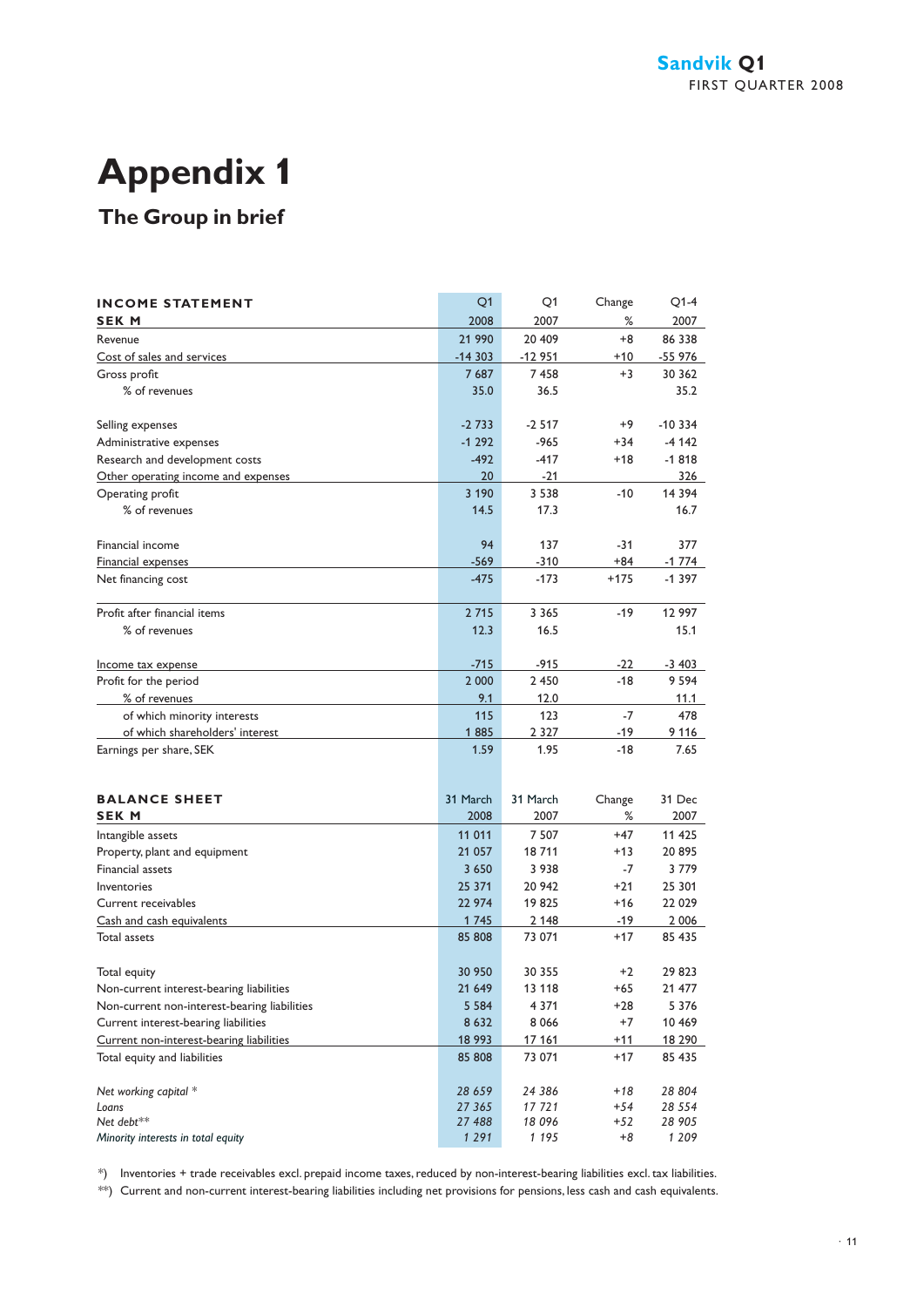## Appendix 1 (cont.)

| <b>CHANGE IN TOTAL EQUITY</b>                                            | O <sub>1</sub> | O <sub>1</sub> |
|--------------------------------------------------------------------------|----------------|----------------|
| <b>SEK M</b>                                                             | 2008           | 2007           |
| Opening equity as shown in approved balance sheet for the preceding year | 29 823         | 27 198         |
| Currency translation differences                                         | $-831$         | $+790$         |
| Equity settled share based payments                                      | $-33$          | $-82$          |
| Effect of hedge accounting in accordance with IAS 39                     | $-9$           | -1             |
| Net profit for the period                                                | $+2000$        | $+2450$        |
| Closing equity                                                           | 30 950         | 30 355         |

| <b>CASH-FLOW STATEMENT</b>                                            | Q <sub>1</sub> | Q1       | $Q1-4$    |
|-----------------------------------------------------------------------|----------------|----------|-----------|
| <b>SEK M</b>                                                          | 2008           | 2007     | 2007      |
| Cash flow from operating activities                                   |                |          |           |
| Income after financial income and expenses                            | $+2715$        | $+3365$  | +12 997   |
| Adjustment for depreciation, amortization and impairment losses       | $+858$         | $+746$   | $+3077$   |
| Adjustment for items that do not require the use of cash              | $-133$         | $-178$   | $-627$    |
| Income tax paid                                                       | $-770$         | $-938$   | $-3404$   |
| Cash flow from operating activities before changes in working capital | $+2670$        | $+2995$  | $+12043$  |
| Changes in working capital                                            |                |          |           |
| Change in inventories                                                 | $-871$         | $-1372$  | $-5528$   |
| Change in operating receivables                                       | $-815$         | $-1.302$ | $-2505$   |
| Change in operating liabilities                                       | $+1012$        | $+724$   | $+1466$   |
| Cash flow from operating activities                                   | $+1996$        | $+1045$  | $+5476$   |
| Cash flow from investing activities                                   |                |          |           |
| Acquisitions of companies and shares, net of cash acquired            | $-250$         | $-2002$  | $-5856$   |
| Acquisitions of property, plant and equipment                         | $-1462$        | $-1042$  | $-5399$   |
| Proceeds from sale of companies and shares, net of cash disposed of   | $+50$          | 0        | $+363$    |
| Proceeds from sale of property, plant and equipment                   | $+113$         | $+65$    | $+409$    |
| Cash flow from investing activities                                   | $-1549$        | $-2979$  | $-10483$  |
| Net cash flow after investing activities                              | $+447$         | $-1934$  | $-5007$   |
| Cash flow from financing activities                                   |                |          |           |
| Change in borrowings                                                  | $-588$         | $+2.357$ | $+13.052$ |
| Exercise of personnel options program                                 | $-41$          | $-65$    | $-100$    |
| Redemption of own shares                                              |                |          | $-3559$   |
| Dividends paid                                                        |                |          | $-4207$   |
| Cash flow from financing activities                                   | $-629$         | $+2292$  | $+5$ 186  |
| Cash flow for the period                                              | $-182$         | $+358$   | $+179$    |
| Cash and cash equivalents at beginning of the period                  | $+2006$        | $+1745$  | $+1745$   |
| Exchange-rate differences in cash and cash equivalents                | $-79$          | $+45$    | $+82$     |
| Cash and cash equivalents at the end of the period                    | $+1745$        | $+2$ 148 | $+2006$   |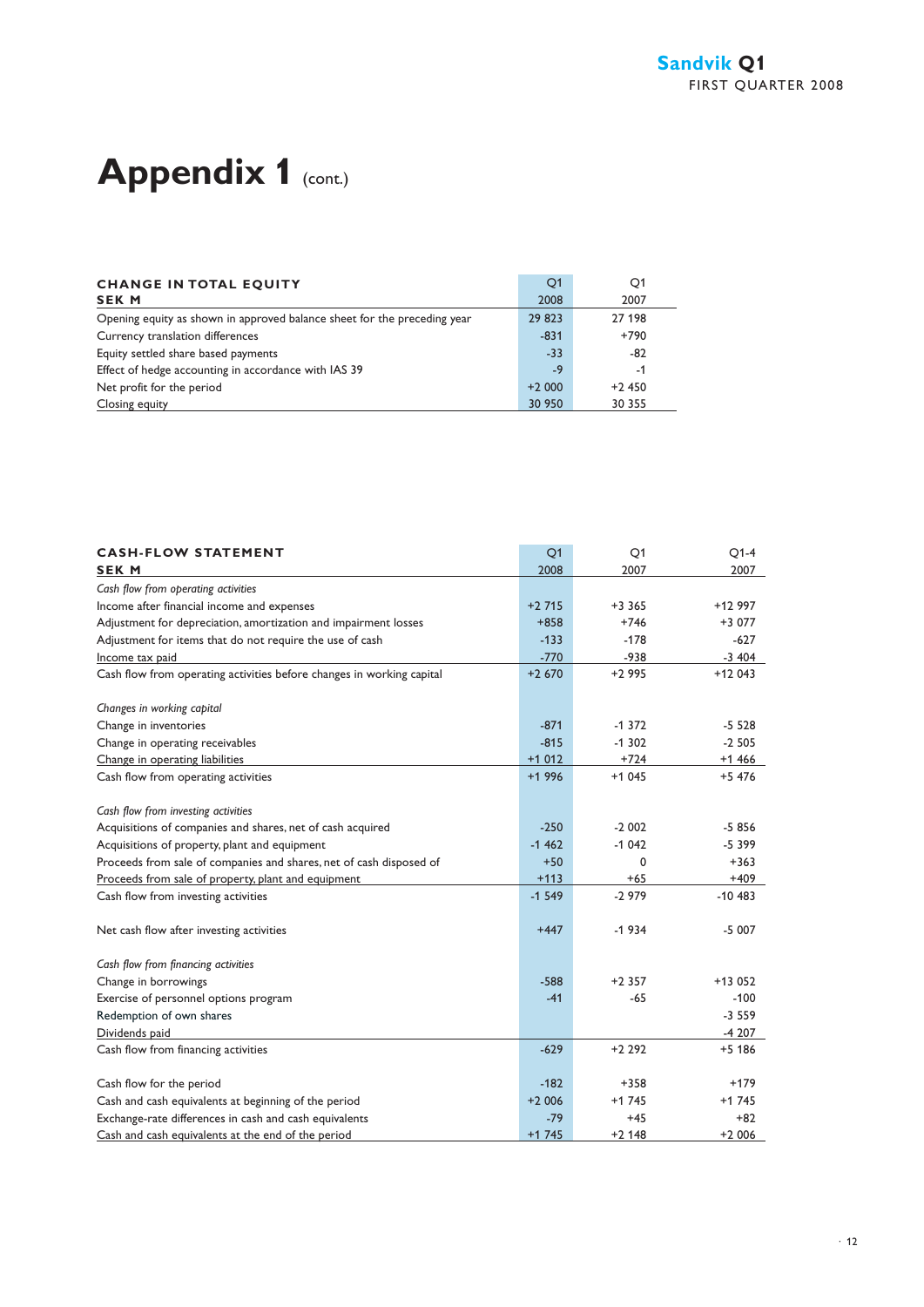## **Appendix 2**

## **Parent company in brief**

| <b>INCOME STATEMENT</b>                    | Q <sub>1</sub> | O <sub>1</sub> | Change | $O1-4$    |
|--------------------------------------------|----------------|----------------|--------|-----------|
| <b>SEK M</b>                               | 2008           | 2007           | %      | 2007      |
| Revenue                                    | 5 5 3 5        | 5 2 7 7        | 5      | 20 682    |
| Cost of sales and services                 | $-4740$        | $-4004$        | 18     | $-16$ 111 |
| Gross profit                               | 795            | 1 2 7 3        | $-38$  | 4 5 7 1   |
|                                            |                |                |        |           |
| Selling expenses                           | $-163$         | $-155$         | 5      | $-621$    |
| Administrative expenses                    | $-527$         | $-490$         | 8      | $-1982$   |
| Research and development costs             | $-269$         | $-191$         | 41     | $-1019$   |
| Other operating income and expenses        | $-120$         | $-121$         | $-1$   | $-428$    |
| Operating profit                           | $-284$         | 316            | $-190$ | 521       |
|                                            |                |                |        |           |
| Income from shares in group companies      | 42             | 33             | 27     | 5 9 9 7   |
| Income from shares in associated companies |                |                |        | 5         |
| Interest income and similar items          | 232            | 136            | 71     | 638       |
| Interest expenses and similar items        | $-323$         | $-275$         | 17     | $-1165$   |
| Profit after financial items               | $-333$         | 210            | $-259$ | 5996      |
|                                            |                |                |        |           |
| Appropriations                             |                | 137            | $-100$ | 3 0 6 3   |
| Income tax expense                         | $-24$          | $-108$         | $-78$  | $-745$    |
| Profit for the period                      | $-357$         | 239            | $-249$ | 8 3 1 4   |
|                                            |                |                |        |           |

| <b>BALANCE SHEET</b><br><b>SEK M</b>                   | 31 mars<br>2008 | 31 mars<br>2007 | Change<br>℅ | $31$ dec<br>2007 |
|--------------------------------------------------------|-----------------|-----------------|-------------|------------------|
| Intangible assets                                      | 31              | 38              | $-18$       | 26               |
| Property, plant and equipment                          | 6 0 43          | 5 3 8 4         | 12          | 5765             |
| <b>Financial assets</b>                                | 13 876          | 11 840          | 17          | 13 857           |
| Inventories                                            | 5 602           | 4 6 1 4         | 21          | 6 2 4 2          |
| Current receivables                                    | 16 219          | 19 672          | $-18$       | 19 287           |
| Cash and cash equivalents                              | 52              | 41              | 27          | 6                |
| Total assets                                           | 41 823          | 41 589          | 1           | 45 183           |
|                                                        |                 |                 |             |                  |
| Total equity                                           | 12 502          | 14 447          | $-13$       | 12 901           |
| Untaxed reserves                                       | 19              | 2 9 4 5         | -99         | 19               |
| Provisions                                             | 317             | 280             | 13          | 317              |
| Non-current interest-bearing liabilities               | 11852           | 6753            | 76          | 11 879           |
| Non-current non-interest-bearing liabilities           | ٠               | 9               | $-100$      |                  |
| Current interest-bearing liabilities                   | 11 799          | 12 613          | -6          | 11 982           |
| Current non-interest-bearing liabilities               | 5 3 3 4         | 4 5 4 2         | 17          | 8 0 8 5          |
| Total equity and liabilities                           | 41 823          | 41 589          | 1           | 45 183           |
|                                                        |                 |                 |             |                  |
| Interest-bearing liabilities and provisions minus cash |                 |                 |             |                  |
| and cash equivalents and interest-bearing assets       | 13 187          | 4 2 9 0         | 207         | 10 240           |
| Investments in fixed assets                            | 428             | 290             | 48          | 1 1 2 8          |